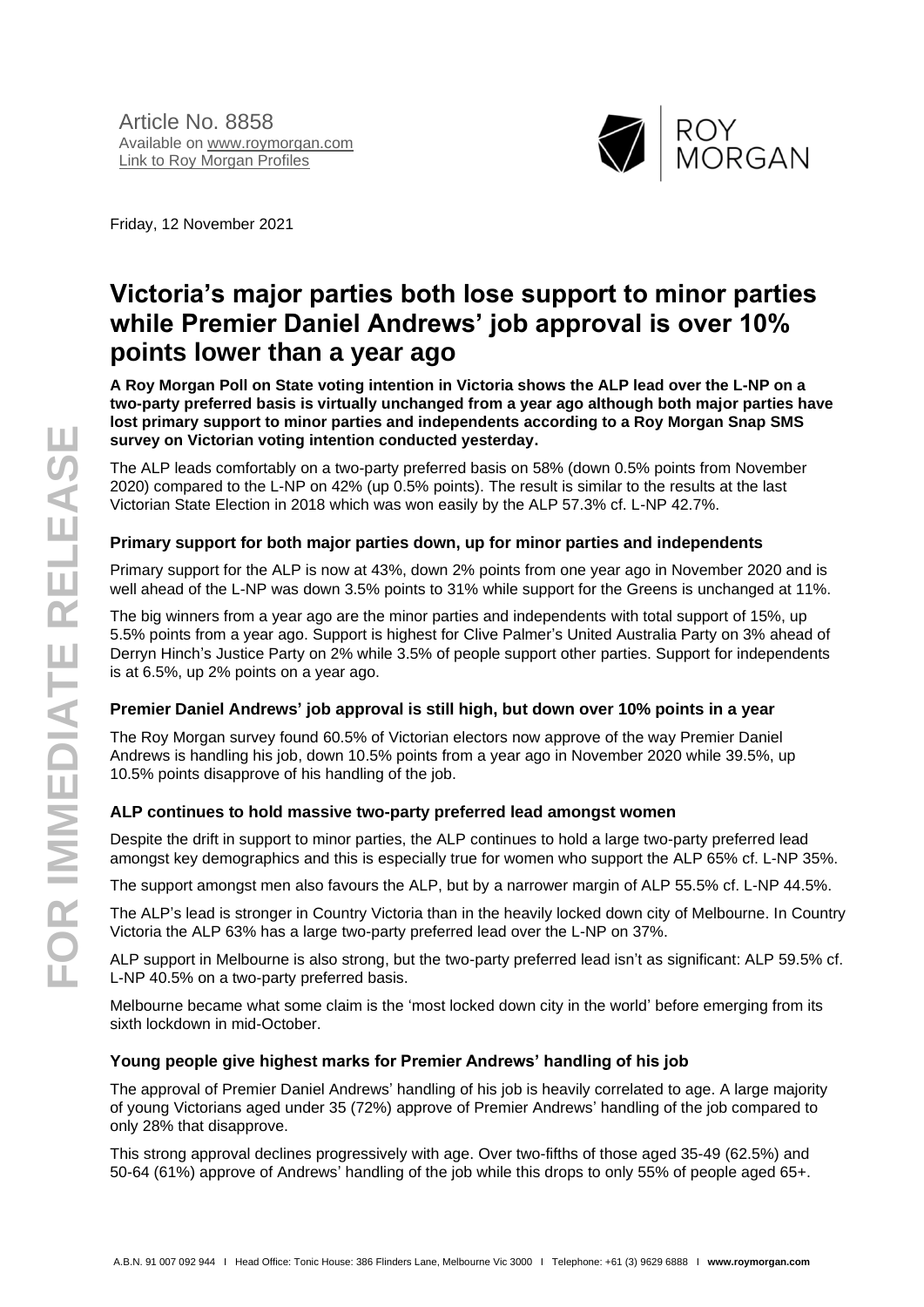The approval rating for Premier Daniel Andrews amongst the genders match the figures for the two-party preferred voting support with 65% of women approving of Andrews' handling of his job compared to 55.5% of men.

Analysing the results by voting intention shows just how widely divergent the views of supporters of the different parties are.

A near unanimous 97% of ALP voters approve of Premier Daniel Andrews' handling of the job and a large majority of 84% of Greens supporters also approve.

In contrast, only 16% of L-NP supporters approve of Premier Andrews' handling of the job and this drops to only 1.5% of supporters of Clive Palmer's United Australia Party (UAP).

### **Michele Levine, CEO Roy Morgan, says the results of the latest Roy Morgan Poll on Victorian voting intention shows the ALP Government and Premier Daniel Andrews is in a strong position a year out from next year's 2022 Victorian State Election:**

*"Victorians have endured a tough 18 months with six lockdowns – including three long lockdowns – and a world record period of around nine months in lockdown finally ending in mid-October.*

*"Despite the hardship Victorians are still largely behind the ALP Government and Premier Daniel*  Andrews. On a two-party preferred basis the ALP 58% has a strong lead over the L-NP 42% - very *similar to the 2018 Victorian State Election result of ALP 57.3% cf. L-NP 42.7%.*

*"The approval of Premier Daniel Andrews' handling of the job is also strong with 60.5% approving of his handling of the job compared to 39.5% - although this is down over 10% points from the record high of 71% a year ago when Victoria had also just emerged from a long lockdown.*

*"The key to understanding the strength of the support for Premier Andrews is his strength with Women (65% approve cf. 35% disapprove), young people aged under 35 (72% approve cf. 28% disapprove) and in the relatively lockdown-free Country Victoria (63% approve cf. 37% disapprove).*

*"However, there are large partisan divides between supporters of different parties. An extraordinarily high 97% of ALP supporters approve of Premier Daniel Andrews' handling of the job and a nearly as high 84% of Greens supporters. In contrast, only 16% of L-NP supporters approve of Premier Daniel Andrews' handling of the job and this drops to only 1.5% of supporters of Clive Palmer's United Australia Party.*

*"These results illustrate the problem facing the Liberal-National Opposition. They have barely made an impact on the Victorian Government over the last year despite the record days in lockdown and in an effort to rejuvenate their position they changed leaders just over two months ago.*

*"Former Leader Matthew Guy was restored to the leadership in early September but faces a big task to provide a credible alternative at next year's Victorian Election. Guy as the Liberal Party Leader at the 2018 Victorian Election at which the party suffered a record-breaking defeat.*

*"However, no sooner had Matthew Guy returned to the leadership and conducted a Shadow Cabinet reshuffle than one of his closest friends in the party, newly appointed Shadow Attorney-General Tim Smith, crashed his car into a house after a night of drinking and was forced to resign his position and will now leave Parliament at the next State Election.*

*"The drink-driving scandal that forced Tim Smith out of Shadow Cabinet only weeks after his promotion to be Shadow Attorney-General underlines the credibility problem facing the Liberal Party as they try to convince Victorians they are ready to govern the State."*

This special Roy Morgan Snap SMS survey was conducted with a Victoria-wide cross-section of 1,357 Victorian electors aged 18+ conducted on Wednesday November 10, 2021.

#### **For further comment or more information contact:**

**Michele Levine 0411 129 093 or Gary Morgan 0411 129 094 or email** [askroymorgan@roymorgan.com](mailto:askroymorgan@roymorgan.com).

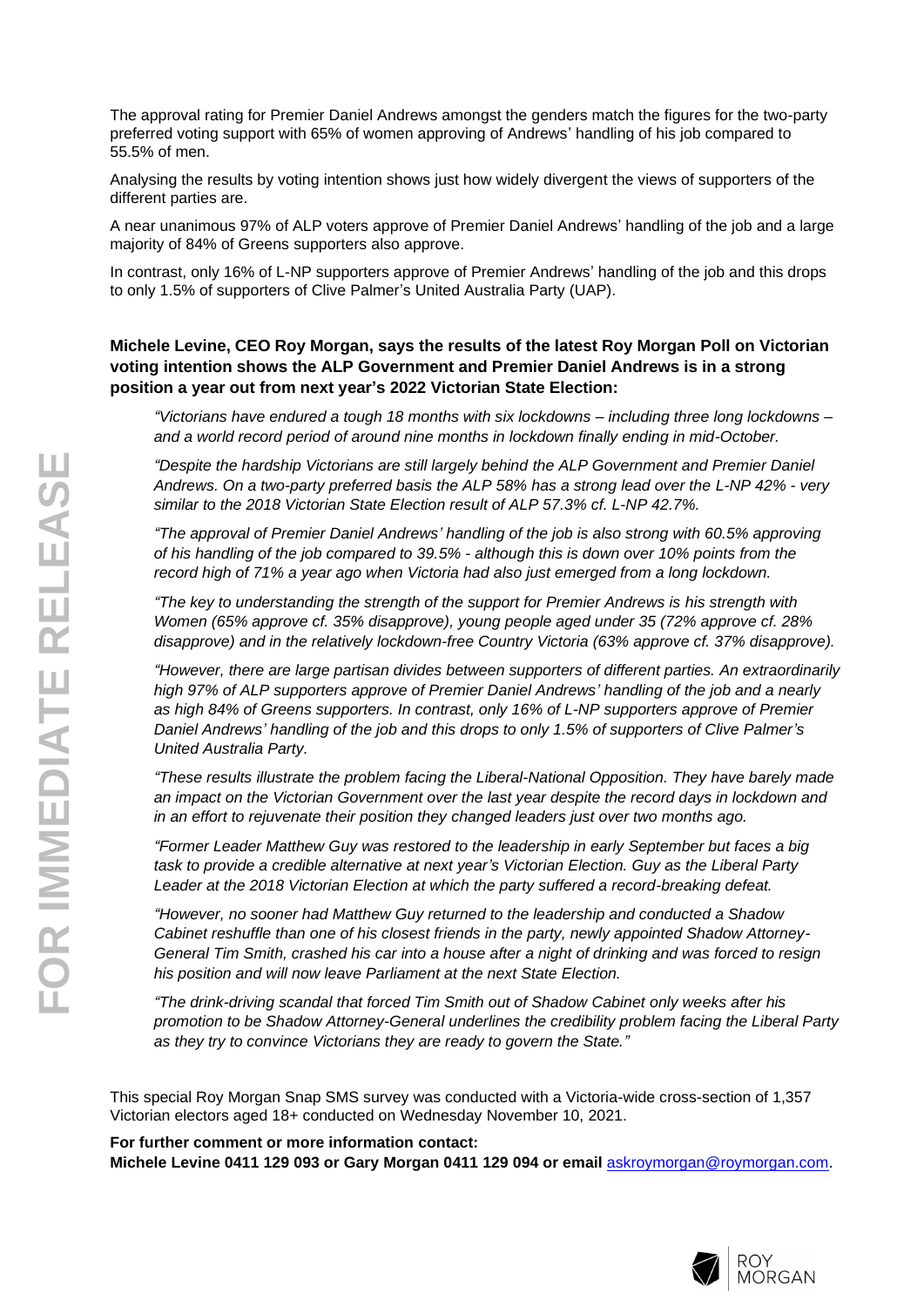### **Question 1:**

**If a State Election for Victoria were being held today, which party would receive your first preference?" Victorian Primary Voting Intention. By Gender & Region**

|                      | Victorian Electors 18+             |             |             |                    |                        |      | Gender        | Region           |                                |
|----------------------|------------------------------------|-------------|-------------|--------------------|------------------------|------|---------------|------------------|--------------------------------|
| <b>PRIMARY</b>       | <b>2018 Vic</b><br><b>Election</b> | Sep<br>2020 | Oct<br>2020 | <b>Nov</b><br>2020 | <b>Nov 11,</b><br>2021 | Men  | Women         | <b>Melbourne</b> | <b>Country</b><br><b>Areas</b> |
| <b>VOTE</b>          | %                                  | $\%$        | %           | %                  | %                      | $\%$ | $\frac{0}{0}$ | $\frac{0}{0}$    | %                              |
| <b>ALP</b>           | 42.9                               | 39          | 40          | 45                 | 43                     | 37   | 48            | 43.5             | 41.5                           |
| Liberal              | 30.4                               | 37          | 36          | 30.5               | 28                     | 32.5 | 24.5          | 30               | 24.5                           |
| National             | 4.8                                | 2.5         | 4           | 4                  | 3                      | 3.5  | 2.5           | 0                | 9                              |
| L-NP                 | 35.2                               | 39.5        | 40          | 34.5               | 31                     | 36   | 27            | 30               | 33.5                           |
| Greens               | 10.7                               | 10          | 9           | 11                 | 11                     | 11   | 10.5          | 12.5             | 7                              |
| <b>Total Others</b>  | 10.2                               | 11.5        | 11          | 9.5                | 15                     | 16   | 14.5          | 14               | 18                             |
| <b>UAP</b>           | n/a                                | n/a         | n/a         | n/a                | 3                      | 4    | 2.5           | 3                | 3                              |
| <b>Justice Party</b> | n/a                                | n/a         | n/a         | n/a                | 2                      | 2    | 2             | 2.5              | 1.5                            |
| <b>Others</b>        | 5.1                                | 6           | 6           | 5                  | 3.5                    | 4    | 3             | 3                | $\overline{4}$                 |
| Ind.                 | 6.1                                | 5.5         | 5           | 4.5                | 6.5                    | 6    | 7             | 5.5              | 9.5                            |
| <b>TOTAL</b>         | 100                                | 100         | 100         | 100                | 100                    | 100  | 100           | 100              | 100                            |

## **Victorian Two-Party Preferred Voting Intention. By Gender & Region**

|              | Victorian Electors 18+             |             |             |                    |                        |            | Gender | Region           |                         |
|--------------|------------------------------------|-------------|-------------|--------------------|------------------------|------------|--------|------------------|-------------------------|
|              | <b>2018 Vic</b><br><b>Election</b> | Sep<br>2020 | Oct<br>2020 | <b>Nov</b><br>2020 | <b>Nov 11,</b><br>2021 | <b>Men</b> | Women  | <b>Melbourne</b> | Country<br><b>Areas</b> |
| 2PP          | %                                  | %           | %           | %                  | %                      | %          | %      | %                | %                       |
| <b>ALP</b>   | 57.3                               | 51.5        | 51.5        | 58.5               | 58                     | 55.5       | 65     | 59.5             | 63                      |
| L-NP         | 42.7                               | 48.5        | 48.5        | 41.5               | 42                     | 44.5       | 35     | 40.5             | 37                      |
| <b>TOTAL</b> | 100                                | 100         | 100         | 100                | 100                    | 100        | 100    | 100              | 100                     |

L,